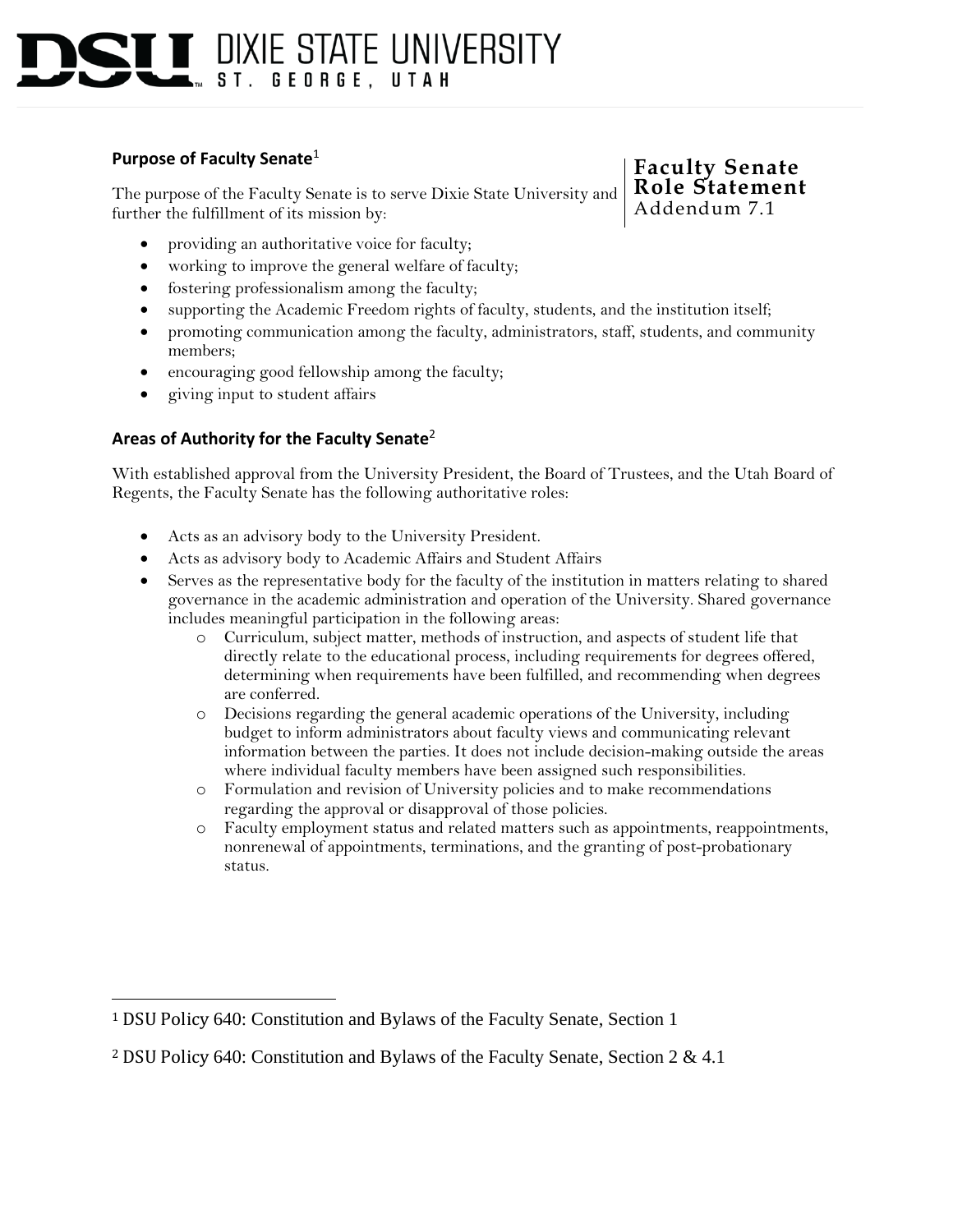# **T T** DIXIE STATE UNIVERSITY **GEORGE. UTAH**

## **Responsibilities of Faculty Senate Leadership**

The Faculty Senate President and President-Elect shall represent the faculty voice in the following areas:

## *Representation and Reporting*

Represent faculty and regularly report to the following academic governing bodies:

Committees

- University Council
- Academic Council
- Academic Management Meeting
- USHE Committees
- Board of Trustees

#### *Conducting and Leading Faculty Senate*

Conduct and lead faculty senators in the following meetings:

- Faculty Senate Executive Committee Meeting
- Faculty Senate Meetings
- Faculty Senate General Meeting

#### *Management and Collaboration Tasks*

Manage and collaborate on the following tasks:

Manage

- Academic Service committee population, reorganization, and distribution
- Scheduling and food order related to relative meetings
- Academic taskforces and Ad Hoc committees

#### **Senate Membership Roles**

#### *Faculty Senate Executive Committee Membership*

- President
- President-Elect
- Past President

## Collaborate

- Teaching and Learning events
- Academic Service committees
- Hiring Committees
- HR Benefit Assessments
- Leadership Individuals
- University President
- Vice-President of Academic Affairs /Provost
- Vice-President of Student Affairs

- Parliamentarian
- **Secretary**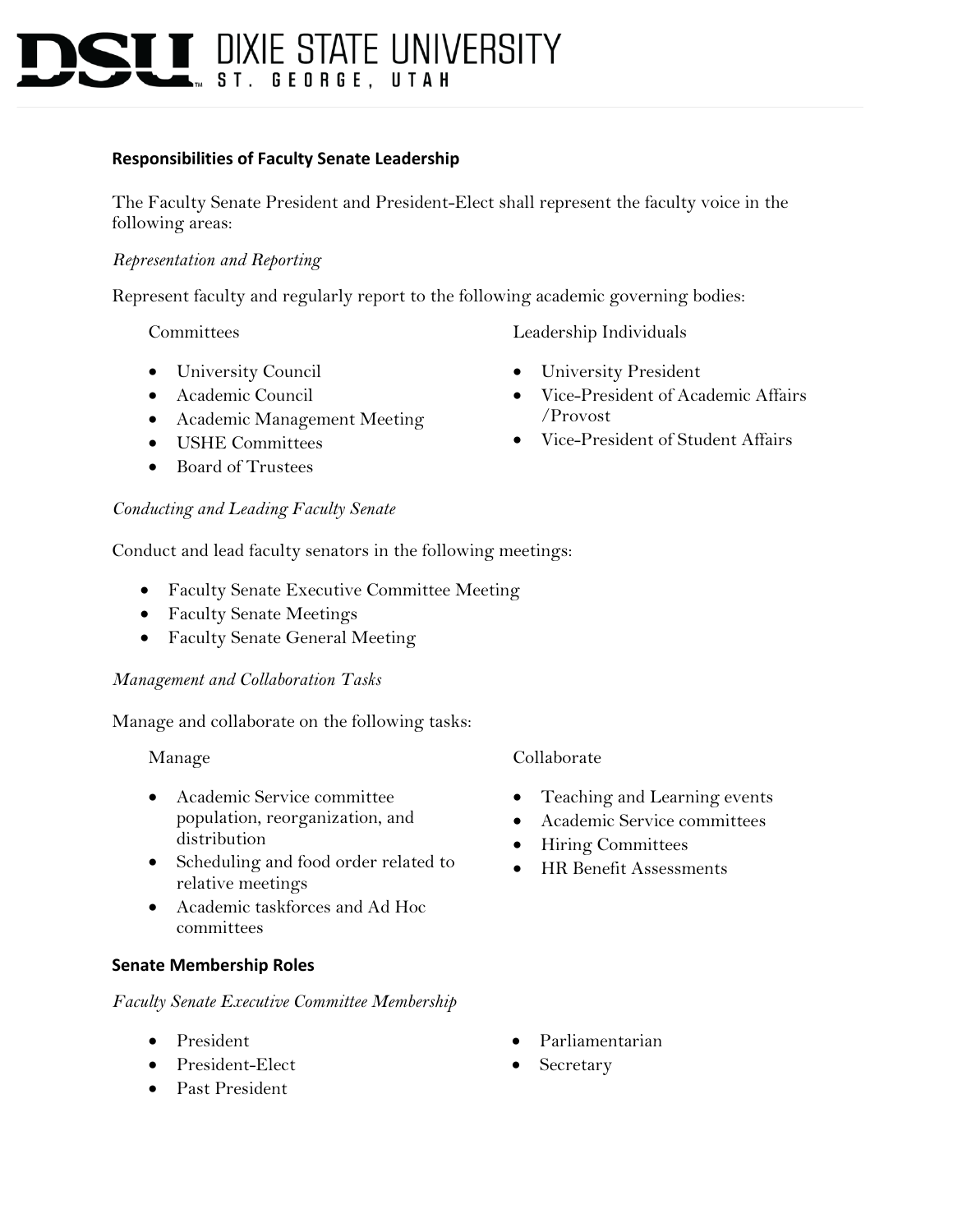## **T T** DIXIE STATE UNIVERSITY ST. GEORGE. UTAH

## *Faculty Senate President (12 workload factors per year: 1-year term)*

*Faculty Senate President-Elect (6 workload factors per year: 1-year term) At times the role of President-Elect will require more time and attention to complete all tasks during that semester or academic year. In those times an additional 6 workload factors per year may be requested and awarded upon approval of the Vice President of Academic Affairs/Provost and the University President.* 

The following are roles and responsibilities tasked jointly to the Faculty Senate President and President-Elect:

- Attend and participate in representative meetings
- Create reports for Academic Council, Board of Trustees, and University Council
- Create agenda for Faculty Senate Executive committee
- Create agenda items for Faculty Senate meetings
- Create Faculty Senate meeting schedule for academic year
- Communicate with senators and faculty in individual and university matters
- Deliver faculty report at the State of the University address
- Co-lead General Faculty Meeting
- Lead the Faculty Senate Approval and Discussion Meetings
- Reserve rooms for Fall and Spring semester meetings
- Set food orders for Fall and Spring semester meetings

## Summer Stipend

For the work that both the Faculty Senate President and President-Elect take on the summer involving meeting attendance and Fall planning, they may receive a stipend equivalent to 3 credit hours of workload.

## *Faculty Senate Past President (2 workload factors per year - year term)*

The following are roles and responsibilities tasked to the Faculty Senate Past President:

- Can attend representative meetings, especially in the absence of the President and President-Elect
- Attends and participates in Faculty Senate Executive Meetings
- Attends and participates in Faculty Senate meetings
- Organizes Academic Committee reporting
- Chairs the Educational Policies Committee

## *Faculty Senate Parliamentarian (2 workload factors per year 1-year term)*

The following are roles and responsibilities tasked to the Faculty Senate Parliamentarian:

- Can attend representative meetings, especially in the absence of the President and President-Elect
- Attends and participates in Faculty Senate Executive Meetings